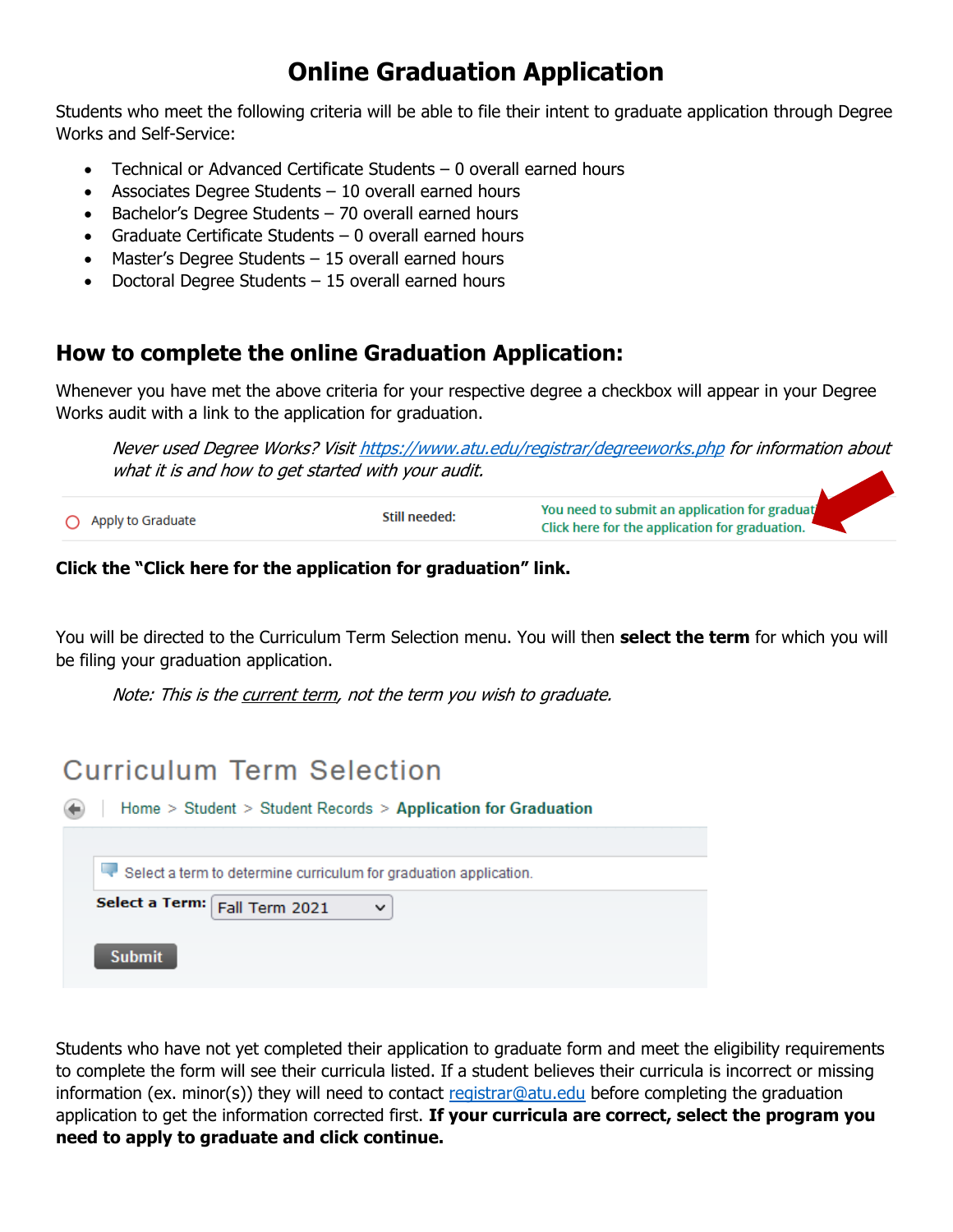If you are graduating with two or more majors then all of your curricula programs will be listed in Self Service. You will only be able to select one program at a time. What this means is after you submit the application for one of the programs, you will need to go back to your degree works audits and click the link for the other program to complete the next application in the system.

| <b>Select Curriculum</b>     |                              |                                                |
|------------------------------|------------------------------|------------------------------------------------|
| <b>◎ Current Program</b>     |                              |                                                |
| <b>Bachelor of Arts</b>      |                              |                                                |
| Level:                       |                              | Undergraduate                                  |
| Program:                     |                              | <b>BA History</b>                              |
| College:                     |                              | Arts and Humanities                            |
| Campus:                      |                              | Main                                           |
| <b>Major and Department:</b> |                              | History, History and Political Sci             |
| <b>Current Program</b>       |                              |                                                |
|                              | Associate of Applied Science |                                                |
| Level:                       |                              | Undergraduate                                  |
| Program:                     |                              | AAS Business Technology                        |
| College:                     |                              | Ozark Campus                                   |
| Campus:                      |                              | Ozark                                          |
| <b>Major and Department:</b> |                              | Business Technology (AAS), Business Technology |

Continue

After selecting your program, you will see the graduation date selection screen. **Here you will submit the date you are applying to graduate.** 

| Select a date for your expected graduation.    |                                       |  |
|------------------------------------------------|---------------------------------------|--|
| * indicates required field                     |                                       |  |
| Curriculum                                     |                                       |  |
| <b>Current Program</b>                         |                                       |  |
| <b>Bachelor of Arts</b>                        |                                       |  |
| Level:                                         | Undergraduate                         |  |
| Program:                                       | <b>BA History</b>                     |  |
| College:                                       | <b>Arts and Humanities</b>            |  |
| <b>Campus:</b>                                 | Main                                  |  |
| <b>Major and Department:</b>                   | History, History and Political Sci    |  |
| <b>Select Graduation Date</b>                  |                                       |  |
| Graduation Date: *                             | None<br>$\checkmark$                  |  |
|                                                | None                                  |  |
| Continue                                       | Date:Dec 11, 2021 Term:Fall Term 2021 |  |
| View Transcript • View Graduation Applications |                                       |  |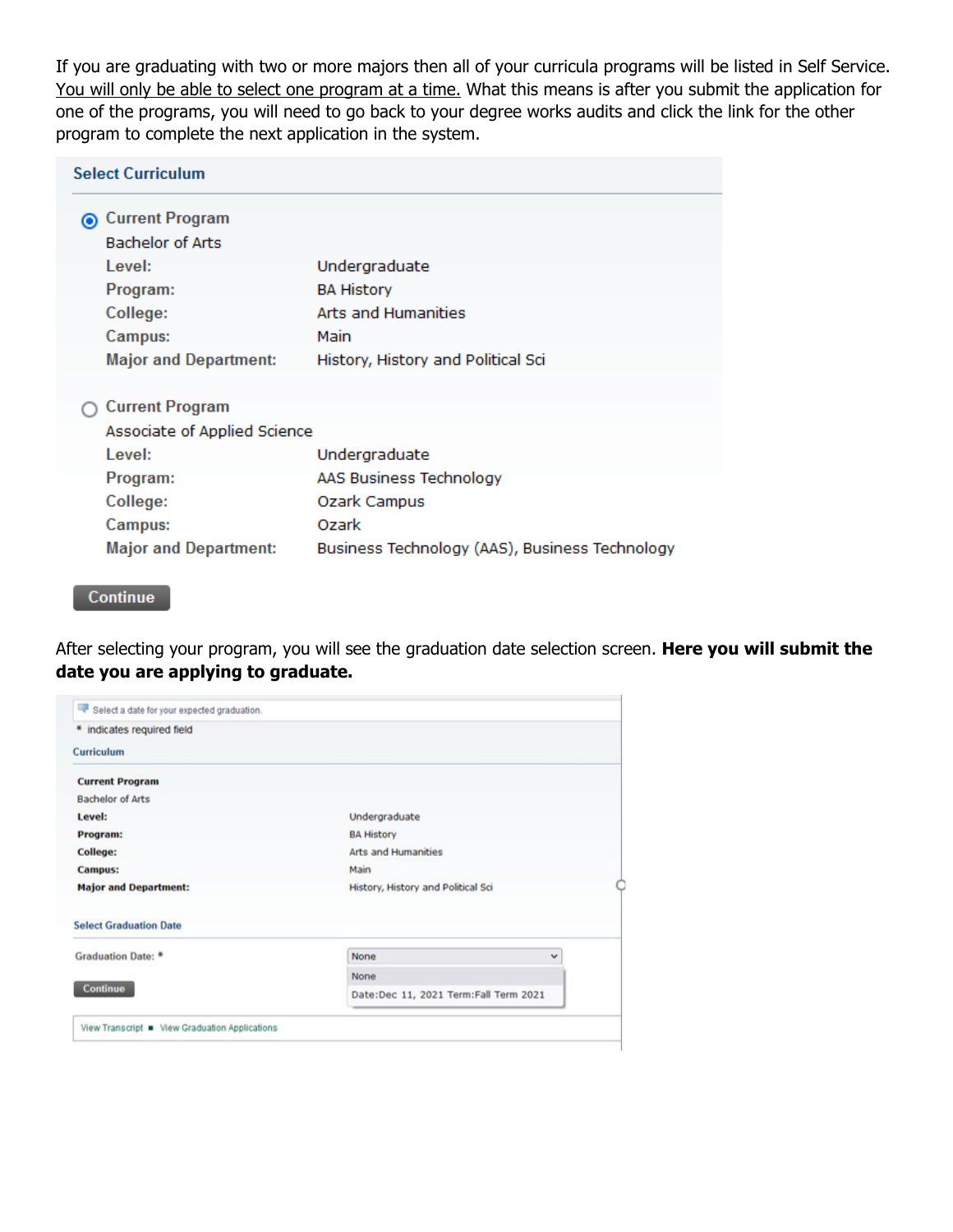The next screen will be the graduation attendance page. **Here you will select if you plan to walk in the ceremony or not.** Participation in commencement is required of all degree candidates, except in cases involving hardship. If you select "no" you will need to officially petition in writing to the Office of Academic Affairs that your degree be awarded in absentia. You can send your petition to academicaffairs@atu.edu.

### **Graduation Ceremony Selection**

| Please indicate if you plan to attend the graduation ceremony. |       |              |                  |
|----------------------------------------------------------------|-------|--------------|------------------|
| <b>Select Ceremony Attendance</b>                              |       |              |                  |
| <b>Attend Ceremony:</b>                                        | O Yes | $\bigcap$ No | <b>Undecided</b> |
| <b>Continue</b>                                                |       |              |                  |
|                                                                |       |              |                  |

The next screen will be the diploma name screen. **This is where you will select the name that you want to appear on your diploma.** This can be modified after clicking continue if the default name is incorrect. The name you submit will be the name that is printed on your diploma.

Diploma Name Selection

| Home > Diploma Name Selection                                               |                                                                                                                                                                                                                      |
|-----------------------------------------------------------------------------|----------------------------------------------------------------------------------------------------------------------------------------------------------------------------------------------------------------------|
|                                                                             | Face the name to be printed on your diploma. Use "One of your Names" to select or change the name to be printed on your diploma. If a current diploma name exists, you may keep it by selecting "Keep Diploma Name." |
| * indicates required field                                                  |                                                                                                                                                                                                                      |
| <b>Name</b>                                                                 |                                                                                                                                                                                                                      |
| Name:                                                                       | Alexis Roen Scrimshire                                                                                                                                                                                               |
| <b>Current Diploma Name:</b>                                                |                                                                                                                                                                                                                      |
| Select a Name for your Diploma                                              |                                                                                                                                                                                                                      |
| One of your Names: *                                                        | Current Name (Alexis R. Scrimshire) v                                                                                                                                                                                |
| Continue                                                                    |                                                                                                                                                                                                                      |
| <b>Diploma Name Selection</b><br>Home > Diploma Name Selection              |                                                                                                                                                                                                                      |
|                                                                             |                                                                                                                                                                                                                      |
| Enter the name to be printed on your diploma.<br>* indicates required field |                                                                                                                                                                                                                      |
| <b>Name For Diploma</b>                                                     |                                                                                                                                                                                                                      |
| <b>First Name:</b>                                                          | Alexis                                                                                                                                                                                                               |
| <b>Middle Name:</b>                                                         | Roen                                                                                                                                                                                                                 |
| Last Name: *                                                                | Scrimshire                                                                                                                                                                                                           |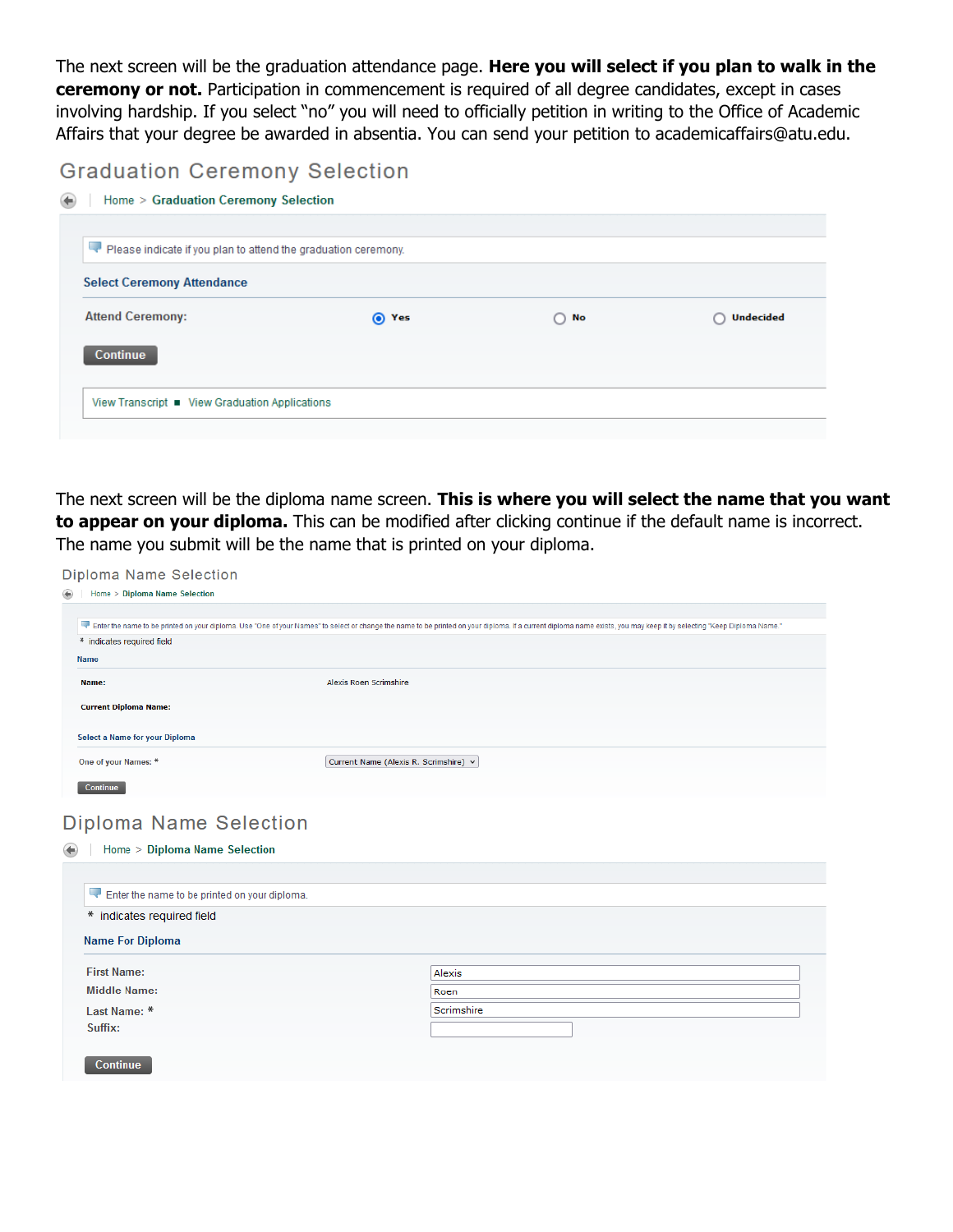**Next you will select your address you wish for your diploma to be mailed.** Please make sure that you select or enter a mailing address that you will be able to receive mail at after you graduate.

**Diploma Mailing Address Selection** 

Home > Diploma Mailing Address Selection

|                                                                               | Please enter or edit a new mailing address for your diploma. Use "One of your Addresses" to select or change the mailing address for your diploma. |
|-------------------------------------------------------------------------------|----------------------------------------------------------------------------------------------------------------------------------------------------|
| * indicates required field                                                    |                                                                                                                                                    |
| <b>Current Diploma Mailing Address</b>                                        |                                                                                                                                                    |
|                                                                               |                                                                                                                                                    |
| Select an Address for your Diploma                                            |                                                                                                                                                    |
| One of your Addresses: *                                                      | On Campus (Registrars Office)<br>$\checkmark$                                                                                                      |
| Continue                                                                      |                                                                                                                                                    |
|                                                                               |                                                                                                                                                    |
| Diploma Mailing Address Selection<br>Home > Diploma Mailing Address Selection |                                                                                                                                                    |
| Please enter or edit a new mailing address for your diploma.                  |                                                                                                                                                    |
| * indicates required field                                                    |                                                                                                                                                    |
| <b>Mailing Address For Diploma</b>                                            |                                                                                                                                                    |
| Street Line 1: *                                                              | <b>Registrars Office</b>                                                                                                                           |
| <b>Street Line 2:</b>                                                         | Brown Hall Suite 307                                                                                                                               |
| Street Line 3:                                                                | 105 W O St                                                                                                                                         |
| City: *                                                                       | <b>Russellville</b>                                                                                                                                |
| <b>State or Province:</b>                                                     | Arkansas<br>$\check{~}$                                                                                                                            |
| <b>ZIP or Postal Code:</b><br><b>Nation:</b>                                  | 72801<br>United States of America                                                                                                                  |

You will now see a summary of your graduation application form. Please verify that everything you have submitted is correct. If it is correct, click submit.

| Dec 11, 2021<br>Date:<br>Fall Term 2021<br>Term:<br>Ceremony<br><b>Attend Ceremony:</b><br>Yes<br>Diploma Name<br>Alexis<br><b>First Name:</b><br><b>Middle Name:</b><br>Roen<br>Scrimshire<br><b>Last Name:</b><br><b>Diploma Mailing Address</b><br>Registrars Office<br><b>Street Line 1:</b><br><b>Street Line 2:</b><br>Brown Hall Suite 307<br><b>Street Line 3:</b><br>105 W O St<br>Russellville<br>City:<br><b>State or Province:</b><br>Arkansas<br>ZIP or Postal Code:<br>72801<br>Nation:<br>United States of America<br>Curriculum<br><b>Current Program</b><br><b>Bachelor of Arts</b><br>Level:<br>Undergraduate<br>Program:<br><b>BA History</b><br>College:<br>Arts and Humanities<br>Campus:<br>Main<br><b>Major and Department:</b> | <b>Graduation Date</b> |                                    |
|--------------------------------------------------------------------------------------------------------------------------------------------------------------------------------------------------------------------------------------------------------------------------------------------------------------------------------------------------------------------------------------------------------------------------------------------------------------------------------------------------------------------------------------------------------------------------------------------------------------------------------------------------------------------------------------------------------------------------------------------------------|------------------------|------------------------------------|
|                                                                                                                                                                                                                                                                                                                                                                                                                                                                                                                                                                                                                                                                                                                                                        |                        |                                    |
|                                                                                                                                                                                                                                                                                                                                                                                                                                                                                                                                                                                                                                                                                                                                                        |                        |                                    |
|                                                                                                                                                                                                                                                                                                                                                                                                                                                                                                                                                                                                                                                                                                                                                        |                        |                                    |
|                                                                                                                                                                                                                                                                                                                                                                                                                                                                                                                                                                                                                                                                                                                                                        |                        |                                    |
|                                                                                                                                                                                                                                                                                                                                                                                                                                                                                                                                                                                                                                                                                                                                                        |                        |                                    |
|                                                                                                                                                                                                                                                                                                                                                                                                                                                                                                                                                                                                                                                                                                                                                        |                        |                                    |
|                                                                                                                                                                                                                                                                                                                                                                                                                                                                                                                                                                                                                                                                                                                                                        |                        |                                    |
|                                                                                                                                                                                                                                                                                                                                                                                                                                                                                                                                                                                                                                                                                                                                                        |                        |                                    |
|                                                                                                                                                                                                                                                                                                                                                                                                                                                                                                                                                                                                                                                                                                                                                        |                        |                                    |
|                                                                                                                                                                                                                                                                                                                                                                                                                                                                                                                                                                                                                                                                                                                                                        |                        |                                    |
|                                                                                                                                                                                                                                                                                                                                                                                                                                                                                                                                                                                                                                                                                                                                                        |                        |                                    |
|                                                                                                                                                                                                                                                                                                                                                                                                                                                                                                                                                                                                                                                                                                                                                        |                        |                                    |
|                                                                                                                                                                                                                                                                                                                                                                                                                                                                                                                                                                                                                                                                                                                                                        |                        |                                    |
|                                                                                                                                                                                                                                                                                                                                                                                                                                                                                                                                                                                                                                                                                                                                                        |                        |                                    |
|                                                                                                                                                                                                                                                                                                                                                                                                                                                                                                                                                                                                                                                                                                                                                        |                        |                                    |
|                                                                                                                                                                                                                                                                                                                                                                                                                                                                                                                                                                                                                                                                                                                                                        |                        |                                    |
|                                                                                                                                                                                                                                                                                                                                                                                                                                                                                                                                                                                                                                                                                                                                                        |                        |                                    |
|                                                                                                                                                                                                                                                                                                                                                                                                                                                                                                                                                                                                                                                                                                                                                        |                        |                                    |
|                                                                                                                                                                                                                                                                                                                                                                                                                                                                                                                                                                                                                                                                                                                                                        |                        |                                    |
|                                                                                                                                                                                                                                                                                                                                                                                                                                                                                                                                                                                                                                                                                                                                                        |                        |                                    |
|                                                                                                                                                                                                                                                                                                                                                                                                                                                                                                                                                                                                                                                                                                                                                        |                        |                                    |
|                                                                                                                                                                                                                                                                                                                                                                                                                                                                                                                                                                                                                                                                                                                                                        |                        |                                    |
|                                                                                                                                                                                                                                                                                                                                                                                                                                                                                                                                                                                                                                                                                                                                                        |                        |                                    |
|                                                                                                                                                                                                                                                                                                                                                                                                                                                                                                                                                                                                                                                                                                                                                        |                        |                                    |
|                                                                                                                                                                                                                                                                                                                                                                                                                                                                                                                                                                                                                                                                                                                                                        |                        | History, History and Political Sci |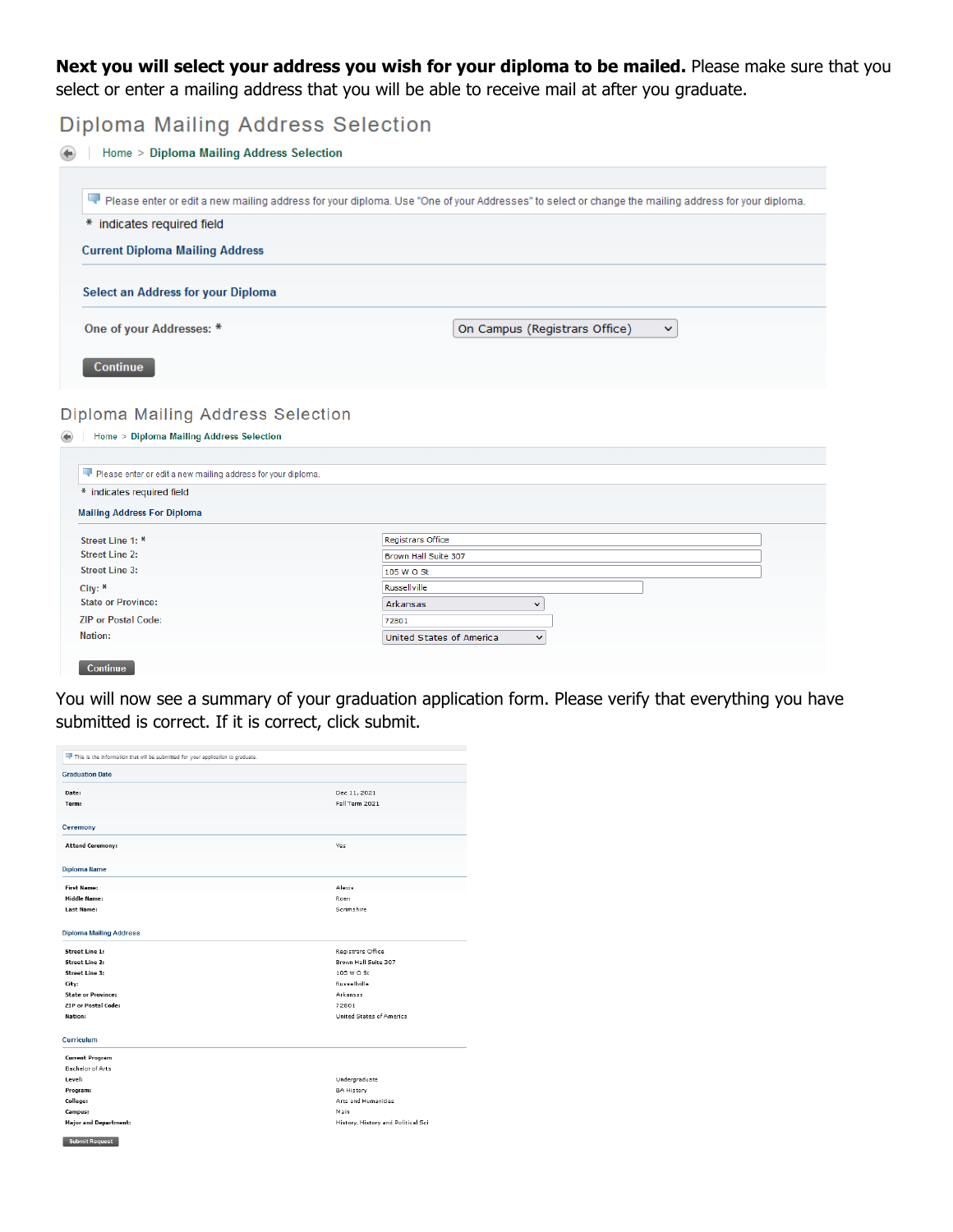After submitting your request, you will get a link to continue your application. Click the link.

**Graduation Application Signature Page** 

Home > Graduation Application Signature Page

Click this link to continue your graduation application

You will be asked to confirm the term which you have applied to graduate

## **Graduation Application Supplemental Form**

 $\checkmark$ 

 $\checkmark$ 

Select the term which you have applied to graduate.

Fall Term 2021

#### submit

Select the Degree that you just submitted your graduation application form:

## **Graduation Application Supplemental Form**

Select Degree.



Complete the four remaining questions and then click submit:

## **Graduation Application Supplemental Form**

Name Pronunciation AH-lek-sis  $\mathbf{z}$ Did either of your parents complete a bachelor's degree?  $\bigcirc$  Yes  $\bullet$  $\bullet$  No Do you want to walk with History?  $\bullet$  Yes  $\bigcirc$  No **Cell Phone** (479) 968-0272 ■ submit